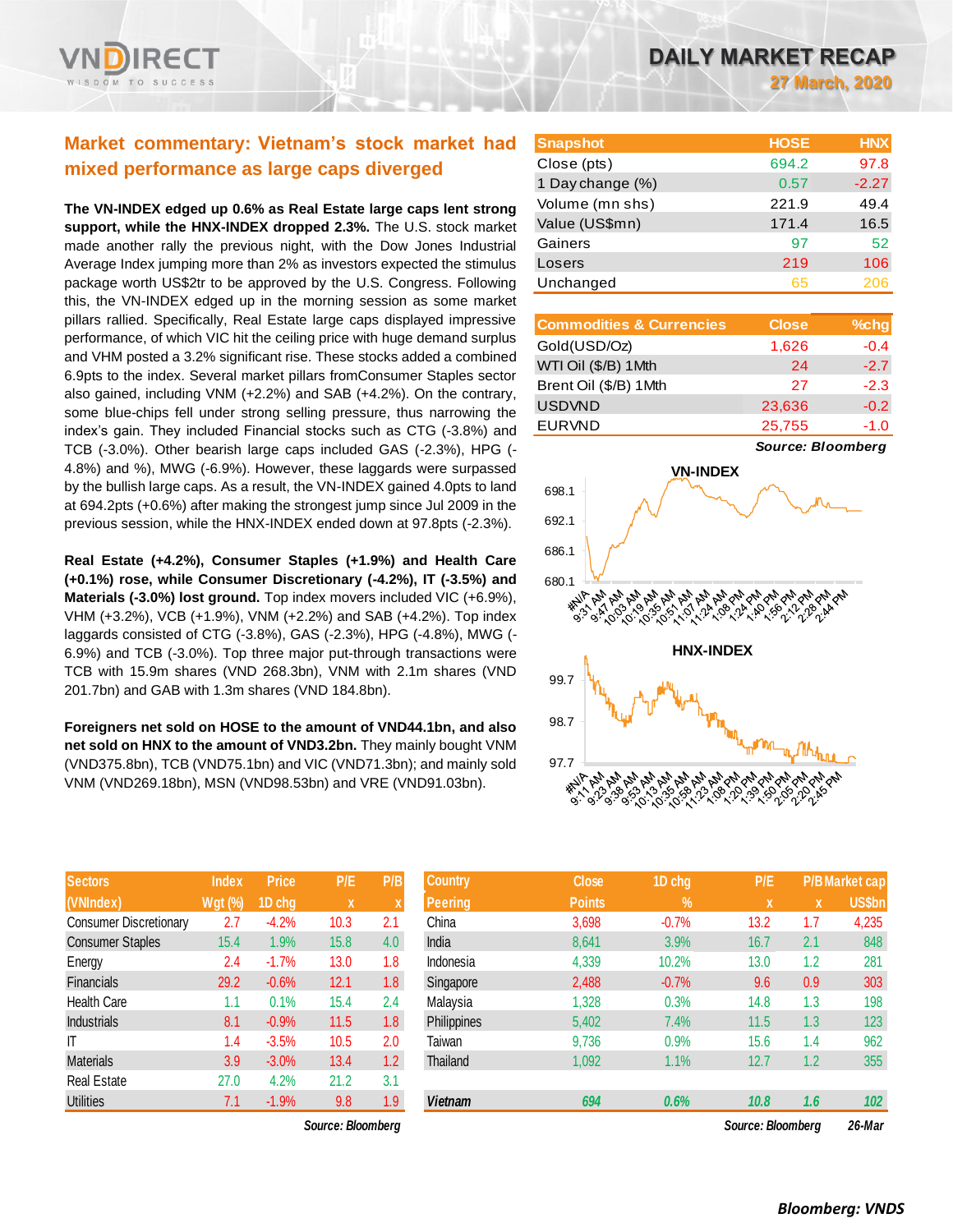

# **Market News**

**Oil rally falters with demand angst countering stimulus progress.** Oil's recovery rally faltered as mounting evidence of the demand devastation being wrought by the coronavirus outweighed progress on a U.S. economic rescue package. Futures in New York fell around 2% to near \$24 a barrel after rallying 9% over the previous three days. The U.S. Senate approved a \$2 trillion stimulus plan after days of intense negotiations, putting pressure on the House to pass the bill quickly and send it to President Donald Trump for his signature. As global virus cases approached half a million and India imposed the world's biggest lockdown, Goldman Sachs Group Inc. warned that crude demand would fall by almost 19 million barrels a day next month. The collapse would lead to an "unprecedented shock" for the global refining. *(Bloomberg)*

**Ministry targets no drop in exports this year despite COVID-19.** The Ministry of Agriculture and Rural Development has targeted no drop in export value of agricultural products this year, even though the sector was hit hard by the novel coronavirus (COVID-19) pandemic from the beginning of this year. The ministry said that exports to China were seeing signs of recovery. As the COVID-19 pandemic was now under control in China, demand for import of agricultural products was expected to increase from next month. The ministry said that trade via borders with China was normalising, but at a slower speed due to compliance with quarantine rules. Exports to the US and European Union (EU) might recover from June or July when these countries managed to control the pandemic, while those to Japan and the Republic of Korea was anticipated to increase from June, but the increases would not be rapid. The ministry kept the goal for agricultural export at US\$42bn in 2020, as set at the beginning of this year. Exports to China were expected to increase by 10%, to ASEAN and other markets by 9% to make up for the declines in export to the US and EU so as to achieve the target. Achieving this goal was challenging, as the sector was hit hard by the COVID-19 pandemic from the beginning of this year, the ministry said, adding that it was necessary to develop not only solutions to cope with the impacts of the pandemic but also long-term solutions to promote sustainable agriculture development. As China cut tariffs on 80 out of 800 food product categories to promote imports so as to meet its domestic demand together with focus on facilitating transport operation, the ministry said that this provided a significant opportunity for Viet Nam to boost export of agricultural products to the neighbouring market in 2020. The ministry urged firms to focus on processed products and enhance quality to grasp the opportunity for exports to China, the US and EU when the pandemic was over. The ministry also urged the government to provide agricultural firms with packages of preferential rates to enable them to recover production rapidly. Support should also be provided to logistics and warehouse companies. Policies for tax and land fee extensions must be issued early, the ministry said. Agro-forestry-fishery exports totalled US\$41.3bn in 2019, up 3.2% over the previous year but fell short of the target set at US\$43bn. The exports in the first two months of this year were estimated at US\$5.34bn, a drop of 2.8% over the same period last year. *(Vietnamnet.vn)*

# **Coverage Universe Update**

### **Military Commercial Joint Stock Bank (MBB)– Update ADD (+78.1%)**

### **Covid-19 taking a toll on FY20F earnings growth**

### **Another strong year in FY19**

In FY19, Military Bank (MBB) recorded VND7,823bn net profit (+28.0% yoy), in line at 101% of our forecast. Robust net profit growth was underpinned by 23.4% yoy growth in net interest income (NII), 34.3% yoy hike in non-interest income (Non-II) while operating expense growth trailed at 11.3% yoy. Drivers for NII included: strong loan growth (+16.6% yoy) and a markedly higher net interest margin (NIM, +36bp yoy) on retail and unsecured lending expansion. In fee income, payment services and bancassurance remain the main contributors, both advancing by 19.6% yoy in FY19.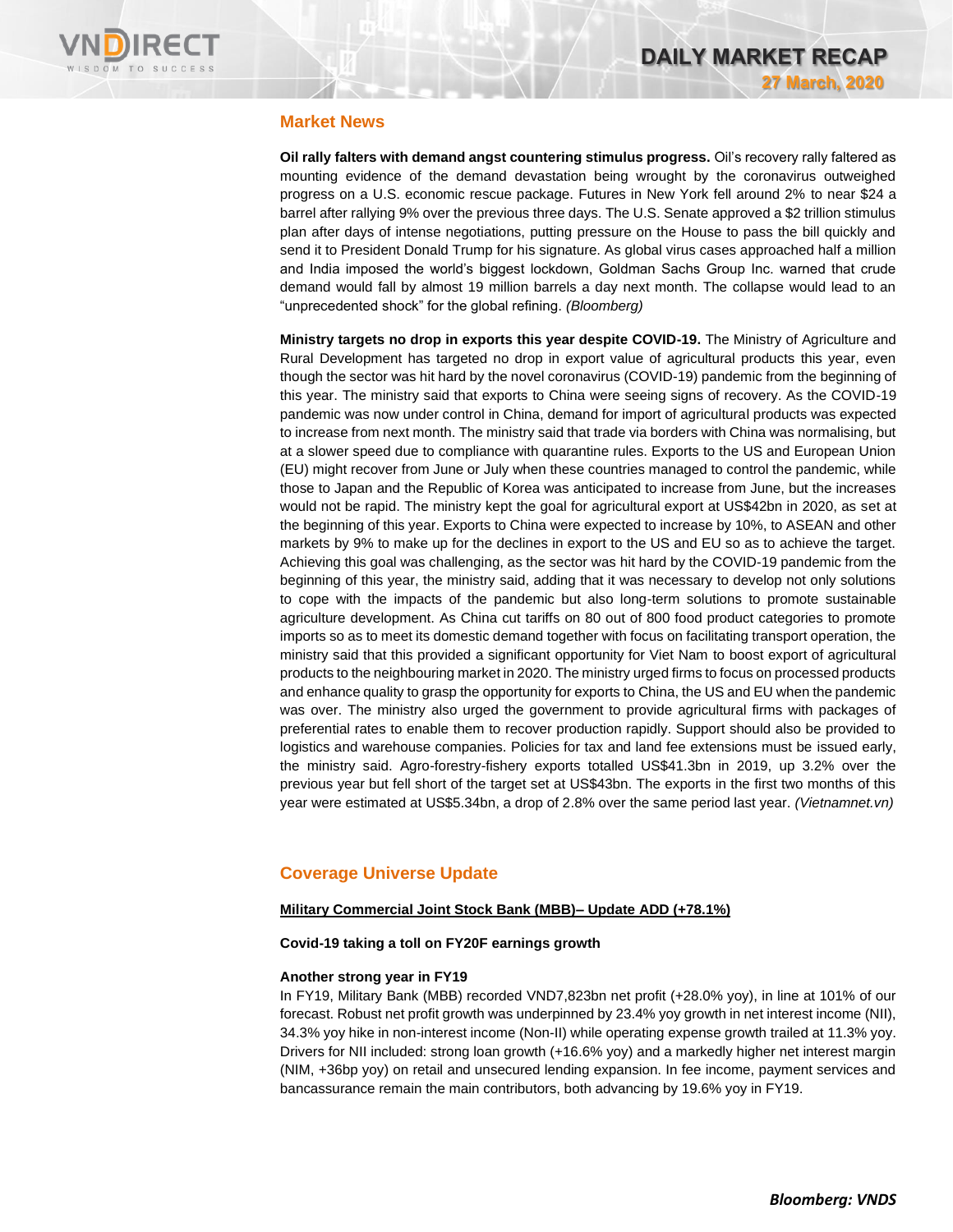

### **More provisioning to curb the rising bad debt**

Although non-performing loan (NPL) ratio fell from 1.3% at end-FY18 to 1.2% at end-FY19, other metrics indicated an increase in bad debt. In FY19, MBB wrote off VND4,919bn of bad debt, 2.5x the FY18 write-off. Hence, provision expenses jumped 61.1% yoy, and credit cost surged from 1.5% in FY18 to 2.1% in FY19, accordingly. We believe the inflated bad debt came from MBB's consumer finance subsidiary - MCredit, which provides unsecured loans. We estimate NPL ratio at MCredit exceeded 6.0%, while NPL ratio of the parent bank was only 1.0% at end-FY19.

### **Subdued earnings growth in FY20F due to Covid-19 impact**

Due to the Covid-19 outbreak, we expect credit demand will fall and bad debts will rise. The bank's policy to restructure loans and reduce/waive interest to support customers will depress its NIM. MBB has actively expanded its unsecured lending business, but this segment could be greatly affected, in our view, as its major customers are low-income individuals who could be temporarily laid off during the Covid-19 outbreak. For the aforementioned reasons, we cut our FY20-22F EPS by 8.1%-12.2% on lower loan growth and higher provision expenses, and forecast NIM to drop 5bp in FY20F.

### **Reiterate Add with a lower TP of VND26,200.**

Our TP is based on an equal weighting of residual income valuation (COE: 14.3%; LTG: 3.0%) and 1.2x FY20F P/BV. Lower TP reflects lower EPS forecasts and higher risk premium on rising uncertainty, caused by the Covid-19 outbreak. We believe MBB would be negatively affected by the Covid-19 in FY20F, but it will recover after the situation normalises. Its current low share price offers an opportunity to accumulate for long-term value, in our view. Downside risks include a prolonged Covid-19 outbreak beyond midFY20F. Re-rating catalysts include slower bad debt formation, lowering credit costs.

*Read the full report: [HERE](https://nhanha-public-api.vndirect.com.vn/click/OGE0ODlmZDA3MDFjZjM0OTAxNzAxZWQ4OTRkZjAwMDk=/Y2M2MGQ1Yjk4MjkxNDkyZGFmNTIyMjUyMzgzNDJhYjM=/cc60d5b98291492daf52225238342ab3-MBB_Update_20200326.pdf/cmVzZWFyY2hAdm5kaXJlY3QuY29tLnZu/MTY0ODg=)*

### **Mobile World Investment Corp (MWG) – Update ADD (+111.2%)**

### **Covid-19 pressure lingers**

### **Share prices plunge in response to Covid-19 pandemic threat**

For YTD 2020, the consumer discretionary sector's share prices have plummeted by 33.6% cumulatively, with MWG being one of the largest decliners (-39.7% YTD). In our view, the sell-off in MWG can be attributable to 1) the anticipation of declining demand for discretionary products amid the outbreak; and 2) concerns over the case of an employee of the consumer electronics chain DMX who tested positive for Covid-19 after having interacted with infected customers.

### **MWG to go through a trough**

We expect the Covid-19 pandemic to continue to erode consumer confidence and directly affect MWG's businesses. Impact will be mixed: 1) consumer electronic chains TGDD/DMX's revenue would suffer further from declining consumption (-6.0%/-28.2% vs. old forecast), while 2) BHX could see a sales boost as consumers stock-up on groceries during the outbreak. We also project MWG's countermeasures in terms of cost-cutting (lower rental fees and improved productivity) would drive down SG&A costs by 20% vs. our earlier forecasts. As far as supplies are concerned, we do not expect MWG to face shortages in the near-term as the company has secured inventory supply of consumer electronics products for 1H20F and most grocery products are domestically sourced.

### **Changes to forecasts**

We revise down our projections for MWG's FY20F/21F/22F net profits by 11.8%/10.0%/ 7.3% vs. our previous forecasts on the back of 1) lower consumer demand for electronics products that will cut FY20F/21F/22F revenues by 19.0%/13.1%/10.3% vs. previous forecast, and 2) slower-thanexpected store openings (-19.0% vs. previous estimates). Our adjustments reflect our elevated level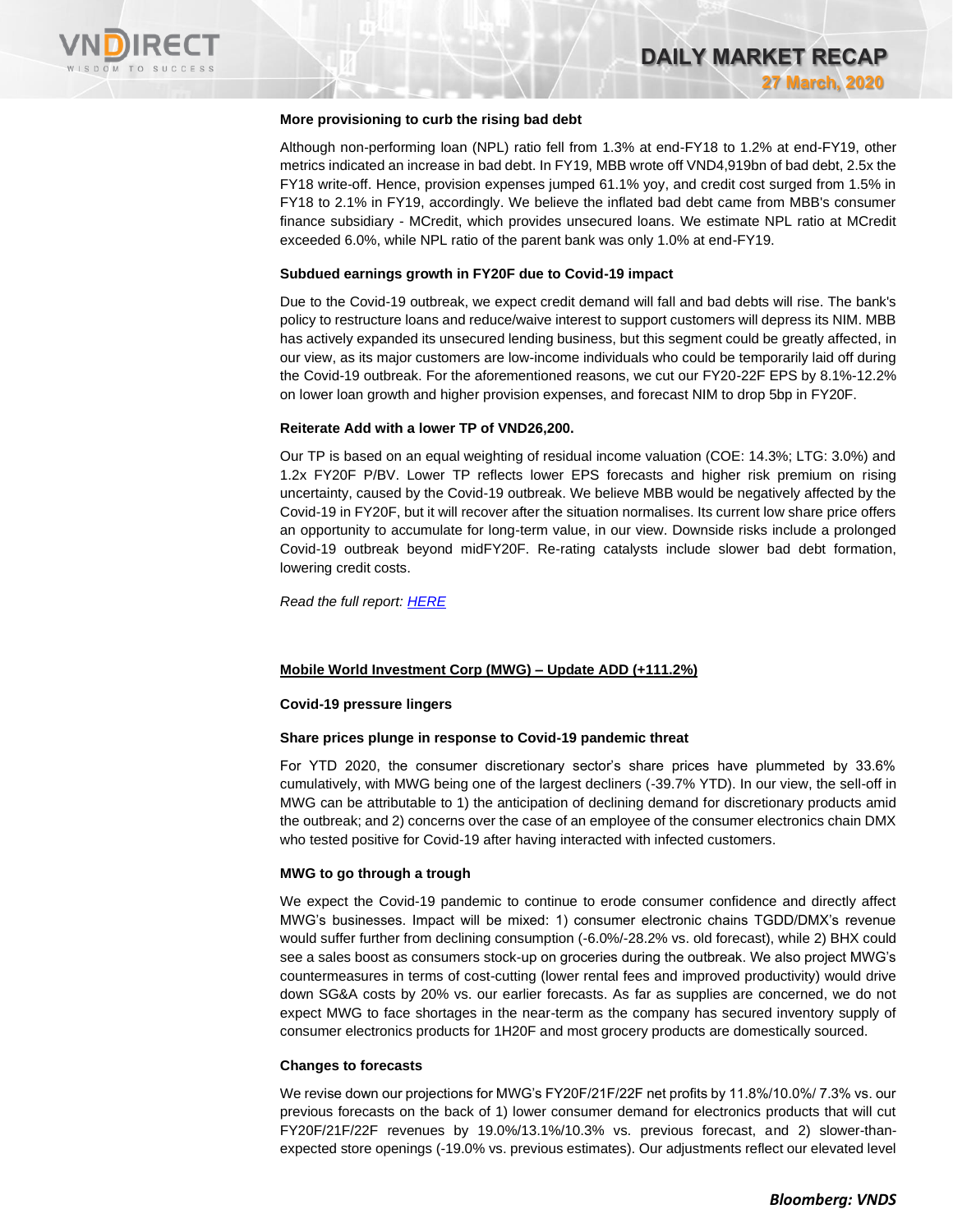

**DAILY MARKET RECAP 27 March, 2020**

of caution over the pandemic impact in 1H20F as well as its longer-term implications on MWG's consumer electronics businesses.

### **Reiterate Add rating with a lower TP of VND142,100**

We lower our FY20F/21F/22F core EPS forecasts by 11.4%/9.1%/6.2%.and cut our DCFbased TP to VND142,100 which implies an FY20F P/E of 14.8x. Our unchanged Add call on MWG is supported by: 1) BHX's ongoing expansion, 2) growing revenue per store with more product diversification, and 3) gross margin expansion in all businesses. Key downside risks are: 1) slower-than-expected store openings by BHX, and 2) a prolonged Covid-19 pandemic affecting consumption in Vietnam. Rerating catalyst is BHX's fasterthan-expected expansion.

*Read the full report: [HERE](https://nhanha-public-api.vndirect.com.vn/click/OGE0ODlmZDA3MDFjZjM0OTAxNzAxZWQ4OTRkZjAwMDk=/MDgzMWYyNGNlZTI2NGM1OGFiYTRiNjZkNDUxOWE5MTg=/0831f24cee264c58aba4b66d4519a918-MWG_Update_20200326.pdf/cmVzZWFyY2hAdm5kaXJlY3QuY29tLnZu/MTY0ODk=)*

# **Notable Corporate Events**

**Mobile World Investment Corporation (MWG VN) – Business expansion:** MWG plans to double to 2,000 the number of Bach Hoa Xanh stores in its grocery retail chain this year, mostly in the southern region, a company executive said. *(Cafef.vn)*

*<to be continued>*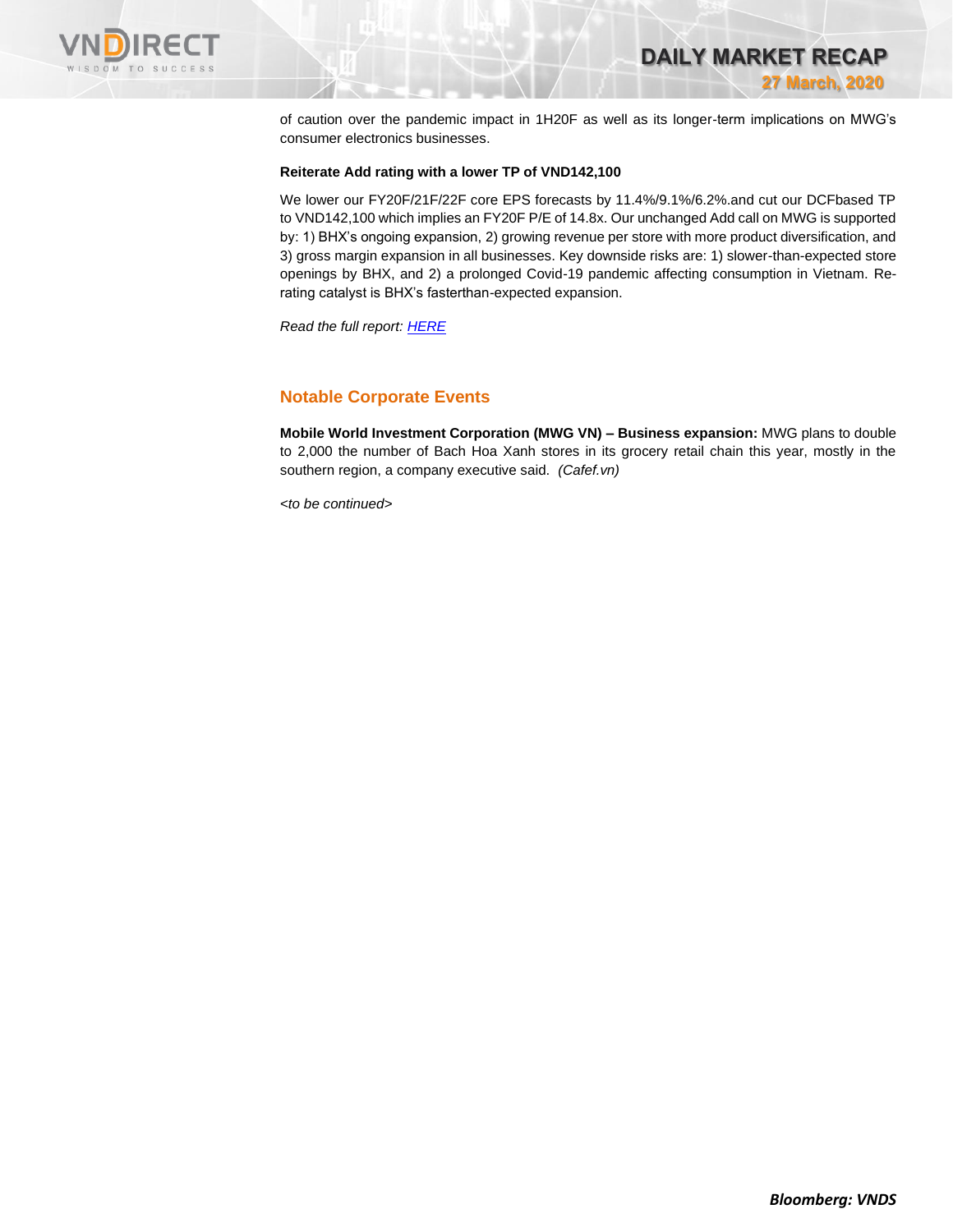### VM RECT WISDOM TO SUCCESS

# **DAILY MARKET RECAP**

**27 March, 2020**

# **COVERAGE SUMMARY**

| Ticker                  | <b>Close price</b> | <b>Adjusted target</b><br>price | <b>Dividend yield</b> | <b>Potential return</b> | <b>Rating</b> | <b>Latest report</b> |
|-------------------------|--------------------|---------------------------------|-----------------------|-------------------------|---------------|----------------------|
| PC <sub>1</sub>         | 11,100             | 17,200                          | 0.0%                  | 55.0%                   | <b>ADD</b>    | Link                 |
| <b>LPB</b>              | 6,000              | 10,000                          | 0.0%                  | 66.7%                   | <b>ADD</b>    | Link                 |
| <b>NLG</b>              | 20,500             | 39,600                          | 2.4%                  | 95.6%                   | <b>ADD</b>    | Link                 |
| <b>ACV</b>              | 44,300             | 105,000                         | 0.0%                  | 137.0%                  | <b>ADD</b>    | Link                 |
| <b>DPM</b>              | 11,550             | 15,800                          | 8.6%                  | 45.4%                   | <b>ADD</b>    | $Link$               |
| QNS                     | 22,600             | 44,300                          | 2.2%                  | 98.2%                   | <b>ADD</b>    | Link                 |
| <b>LTG</b>              | 15,000             | 27,300                          | 10.6%                 | 92.6%                   | <b>ADD</b>    | Link                 |
| VCB                     | 63,200             | 86,200                          | 1.3%                  | 37.7%                   | <b>ADD</b>    | Link                 |
| <b>MBB</b>              | 15,050             | 26,200                          | 4.0%                  | 78.1%                   | <b>ADD</b>    | $Link$               |
| <b>VPB</b>              | 19,600             | 21,200                          | 0.0%                  | 8.2%                    | <b>HOLD</b>   | Link                 |
| <b>TCM</b>              | 12,500             | 28,200                          | 4.2%                  | 129.8%                  | <b>ADD</b>    | Link                 |
| <b>HPG</b>              | 16,950             | 29,700                          | 0.0%                  | 75.2%                   | ADD           | Link                 |
| <b>PVT</b>              | 8,010              | 18,100                          | 12.5%                 | 138.5%                  | <b>ADD</b>    | Link                 |
| <b>STK</b>              | 14,100             | 22,400                          | 10.7%                 | 69.5%                   | ADD           | Link                 |
| AAA                     | 10,350             | 25,300                          | 19.6%                 | 164.1%                  | <b>ADD</b>    | Link                 |
| <b>PNJ</b>              | 53,800             | 86,200                          | 3.5%                  | 63.7%                   | <b>ADD</b>    | Link                 |
| <b>KDH</b>              | 19,350             | 28,300                          | 2.6%                  | 48.8%                   | <b>ADD</b>    | $Link$               |
| <b>DCM</b>              | 5,670              | 8,900                           | 15.9%                 | 72.8%                   | <b>ADD</b>    | Link                 |
| <b>VTP</b>              | 103,000            | 111,000                         | 1.5%                  | 9.2%                    | <b>HOLD</b>   | $Link$               |
| ACB                     | 19,700             | 30,400                          | 5.1%                  | 59.4%                   | ADD           | <b>Link</b>          |
| GAS                     | 58,700             | 61,800                          | 5.1%                  | 10.4%                   | <b>HOLD</b>   | $Link$               |
| <b>PVS</b>              | 10,200             | 24,100                          | 6.9%                  | 143.1%                  | <b>ADD</b>    | Link                 |
| <b>PVD</b>              | 8,150              | 16,500                          | 0.0%                  | 102.5%                  | <b>ADD</b>    | Link                 |
| <b>MSH</b>              | 27,000             | 51,600                          | 12.9%                 | 104.0%                  | ADD           | Link                 |
| <b>MWG</b>              | 68,000             | 142,100                         | 2.2%                  | 111.2%                  | <b>ADD</b>    | $Link$               |
| <b>POW</b>              | 7,600              | 16,700                          | 0.0%                  | 119.7%                  | <b>ADD</b>    | Link                 |
| тсв                     | 16,100             | 27,400                          | 0.0%                  | 70.2%                   | ADD           | $Link$               |
| <b>PPC</b>              | 21,400             | 27,879                          | 11.7%                 | 42.0%                   | <b>ADD</b>    | Link                 |
| <b>VIB</b>              | 13,800             | 21,200                          | 3.6%                  | 57.2%                   | ADD           | $Link$               |
| <b>KBC</b>              | 11,100             | 17,500                          | 9.0%                  | 66.7%                   | ADD           | Link                 |
| <b>VNM</b>              | 94,000             | 155,600                         | 4.8%                  | 70.4%                   | ADD           | Link                 |
| <b>VHM</b>              | 61,000             | 104,300                         | 1.6%                  | 72.6%                   | <b>ADD</b>    | Link                 |
| <b>VJC</b>              | 97,000             | 142,200                         | 3.1%                  | 49.7%                   | ADD           | Link                 |
| <b>VHC</b>              | 23,000             | 39,700                          | 4.4%                  | 77.0%                   | ADD           | Link                 |
| <b>VRE</b>              | 20,000             | 42,600                          | 0.0%                  | 113.0%                  | ADD           | Link                 |
| <b>GMD</b>              | 15,900             | 29,500                          | 0.0%                  | 85.5%                   | ADD           | Link                 |
| $\overline{\text{DBC}}$ | 17,650             | 30,700                          | 2.9%                  | 76.8%                   | ADD           | $Link$               |
| <b>FPT</b>              | 44,200             | 74,000                          | 4.5%                  | 71.9%                   | ADD           | Link                 |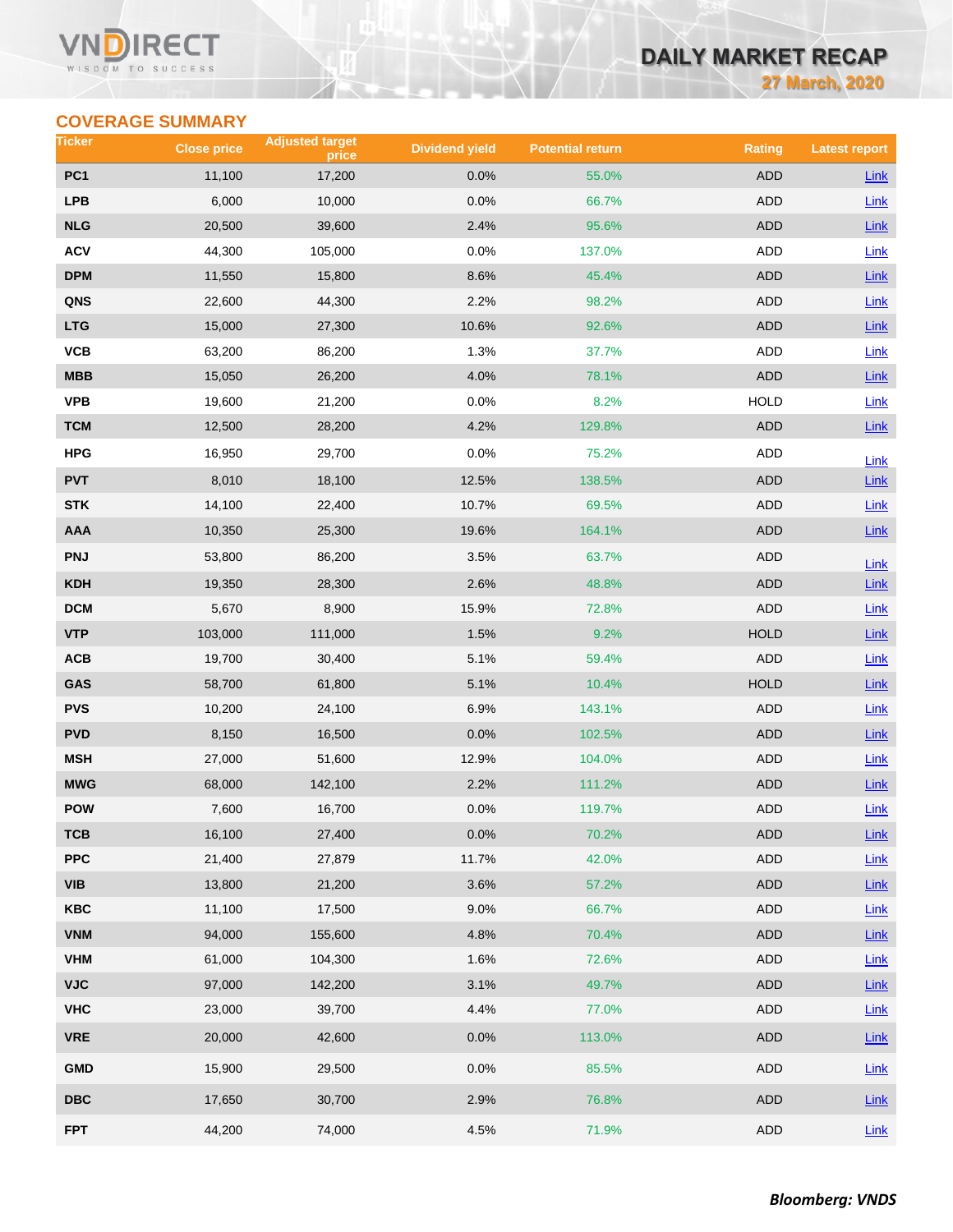# **MARKET MOVEMENTS**

WISDOM TO SUCCESS

RECT

| <b>HOSE</b>        |              |       |      |         |              |  |  |  |  |  |  |  |
|--------------------|--------------|-------|------|---------|--------------|--|--|--|--|--|--|--|
| <b>Top gainers</b> |              |       |      |         | <b>VND</b>   |  |  |  |  |  |  |  |
| <b>Ticker</b>      | Last         | Cha   | %chq | Vol.    | <b>Index</b> |  |  |  |  |  |  |  |
|                    | <b>Price</b> |       |      |         | impact       |  |  |  |  |  |  |  |
| YEG                | 52,000       | 3,400 | 7.00 | 44,330  | 0.030        |  |  |  |  |  |  |  |
| <b>CMV</b>         | 18,400       | 1,200 | 6.98 | 50      | 0.004        |  |  |  |  |  |  |  |
| <b>SCD</b>         | 23,000       | 1,500 | 6.98 | 10,030  | 0.004        |  |  |  |  |  |  |  |
| <b>VIC</b>         | 81,800       | 5,300 | 6.93 | 1.24MLN | 5.120        |  |  |  |  |  |  |  |
| <b>ABS</b>         | 19,300       | 1,250 | 6.93 | 198,820 | 0.010        |  |  |  |  |  |  |  |

| <b>Top losers</b> |              |          |         |          | <b>VND</b>   |
|-------------------|--------------|----------|---------|----------|--------------|
| <b>Ticker</b>     | Last         |          | %chq    | Vol.     | <b>Index</b> |
|                   | <b>Price</b> |          |         |          | impact       |
| <b>TCD</b>        | 9,300        | $-700$   | $-7.00$ | 10       | $-0.008$     |
| <b>ROS</b>        | 3,990        | $-300$   | $-6.99$ | 11.07MLN | $-0.049$     |
| <b>HSL</b>        | 4.140        | $-310$   | $-6.97$ | 87.790   | $-0.001$     |
| <b>AST</b>        | 42,750       | $-3,200$ | $-6.96$ | 62,510   | $-0.041$     |
| <b>SGR</b>        | 14.700       | $-1,100$ | $-6.96$ | 3,960    | $-0.014$     |

|               | <b>Top index movers</b> |       |      |         | <b>VND</b>   |
|---------------|-------------------------|-------|------|---------|--------------|
| <b>Ticker</b> | Last                    | Cha   | %chq | Vol.    | <b>Index</b> |
|               | <b>Price</b>            |       |      |         | impact       |
| <b>VIC</b>    | 81,800                  | 5,300 | 6.93 | 1.24MLN | 5.120        |
| <b>VHM</b>    | 61,000                  | 1,900 | 3.21 | 2.02MLN | 1.818        |
| <b>VCB</b>    | 63,200                  | 1,200 | 1.94 | 1.48MLN | 1.271        |
| <b>VNM</b>    | 94,000                  | 2,000 | 2.17 | 2.56MLN | 0.995        |
| <b>SAB</b>    | 125,000                 | 5,000 | 4.17 | 188,080 | 0.916        |

| <b>Top index laggers</b> |              |          |         |         | <b>VND</b>   |
|--------------------------|--------------|----------|---------|---------|--------------|
| <b>Ticker</b>            | Last         | Cha      | %chq    | Vol.    | <b>Index</b> |
|                          | <b>Price</b> |          |         |         | impact       |
| <b>CTG</b>               | 18,800       | $-750$   | $-3.84$ | 5.12MLN | $-0.798$     |
| <b>GAS</b>               | 58,700       | $-1,400$ | $-2.33$ | 564.130 | $-0.765$     |
| <b>HPG</b>               | 16.950       | $-850$   | -4.78   | 8.51MLN | $-0.670$     |
| <b>MWG</b>               | 68,000       | $-5,000$ | $-6.85$ | 2.12MLN | $-0.647$     |
| <b>TCB</b>               | 16,100       | $-500$   | $-3.01$ | 1.49MLN | $-0.500$     |

| <b>Top liquidity</b> |                      |          |         |                 | <b>VND</b>      | <b>Top liquidity</b> |                      |          |         |                 |                 |  |
|----------------------|----------------------|----------|---------|-----------------|-----------------|----------------------|----------------------|----------|---------|-----------------|-----------------|--|
| <b>Ticker</b>        | Last<br><b>Price</b> | Chg      | $%$ chq | Val.<br>(VNDbn) | Index<br>impact | Ticker               | Last<br><b>Price</b> | Chg      | %chg    | Val.<br>(VNDbn) | Index<br>impact |  |
| <b>VNM</b>           | 94,000               | 2,000    | 2.17    | 239             | 0.995           | <b>ACB</b>           | 19,700               | -800     | $-3.90$ | 73              | $-1.282$        |  |
| <b>MWG</b>           | 68,000               | $-5,000$ | $-6.85$ | 148             | $-0.647$        | <b>SHB</b>           | 12,500               | $-200$   | $-1.57$ | 50              | $-0.266$        |  |
| <b>HPG</b>           | 16.950               | -850     | $-4.78$ | 147             | $-0.670$        | <b>PVS</b>           | 10,200               | -400     | $-3.77$ | 34              | $-0.097$        |  |
| <b>MSN</b>           | 49,000               | $-100$   | $-0.20$ | 135             | $-0.033$        | <b>NVB</b>           | 8,400                | $-200$   | $-2.33$ | 23              | $-0.079$        |  |
| VHM                  | 61,000               | 900. ا   | 3.21    | 122             | .818            | <b>VCS</b>           | 52,500               | $-2,000$ | $-3.67$ | 13              | $-0.065$        |  |

|             |              | <b>HOSE</b> |         |                |              | <b>HNX</b> |                    |       |         |         |              |  |
|-------------|--------------|-------------|---------|----------------|--------------|------------|--------------------|-------|---------|---------|--------------|--|
| Top gainers |              |             |         |                | <b>VND</b>   |            | <b>Top gainers</b> |       |         |         |              |  |
| Ticker      | Last         | Chg         | $%$ chg | Vol.           | <b>Index</b> | Ticker     | Last               | Chg   | $%$ chg | Vol.    | <b>Index</b> |  |
|             | <b>Price</b> |             |         |                | impact       |            | <b>Price</b>       |       |         |         | impact       |  |
| YEG         | 52,000       | 3,400       | 7.00    | 44,330         | 0.030        | <b>NHP</b> | 500                | 100   | 25.00   | 3,300   | 0.002        |  |
| <b>CMV</b>  | 18,400       | 1,200       | 6.98    | 50             | 0.004        | <b>ACM</b> | 600                | 100   | 20.00   | 350,700 | 0.005        |  |
| SCD         | 23,000       | 1,500       | 6.98    | 10,030         | 0.004        | <b>HKB</b> | 700                | 100   | 16.67   | 120,900 | 0.004        |  |
| VIC         | 81,800       | 5,300       | 6.93    | <b>1.24MLN</b> | 5.120        | <b>FID</b> | 1.000              | 100   | 11.11   | 3,500   | 0.001        |  |
| ABS         | 19,300       | 1,250       | 6.93    | 198,820        | 0.010        | <b>NHC</b> | 35,200             | 3,200 | 10.00   | 100     | 0.005        |  |
|             |              |             |         |                |              |            |                    |       |         |         |              |  |

| <b>Top losers</b> |              |          |         |                | <b>VND</b> | <b>Top losers</b> |              |          |          |         |              |  |
|-------------------|--------------|----------|---------|----------------|------------|-------------------|--------------|----------|----------|---------|--------------|--|
| Ticker            | Last         | Chg      | $%$ chq | Vol.           | Index      | Ticker            | Last         | Chg      | $%$ chq  | Vol.    | <b>Index</b> |  |
|                   | <b>Price</b> |          |         |                | impact     |                   | <b>Price</b> |          |          |         | impact       |  |
| TCD               | 9.300        | $-700$   | $-7.00$ | 10             | $-0.008$   | <b>ICG</b>        | 6.700        | 0        | $-18.29$ | 6.200   | $-0.017$     |  |
| <b>ROS</b>        | 3,990        | $-300$   |         | -6.99 11.07MLN | $-0.049$   | <b>BII</b>        | 600          | $-100$   | $-14.29$ | 27,700  | $-0.004$     |  |
| HSL               | 4,140        | $-310$   | $-6.97$ | 87.790         | $-0.001$   | VIG               | 600          | $-100$   | $-14.29$ | 144.000 | $-0.003$     |  |
| AST               | 42.750       | $-3.200$ | $-6.96$ | 62.510         | $-0.041$   | <b>DNC</b>        | 54,000       | $-6.000$ | $-10.00$ | 100     | $-0.009$     |  |
| SGR               | 14,700       | $-1,100$ | $-6.96$ | 3,960          | $-0.014$   | PJC               | 27,000       | $-3,000$ | $-10.00$ | 300     | $-0.011$     |  |

|            | <b>Top index movers</b> |       |      |         | <b>VND</b>             | <b>Top index movers</b> |                      |       |         |           |                        |
|------------|-------------------------|-------|------|---------|------------------------|-------------------------|----------------------|-------|---------|-----------|------------------------|
| Ticker     | Last<br><b>Price</b>    | Chg   | %chq | Vol.    | <b>Index</b><br>impact | Ticker                  | Last<br><b>Price</b> | Chg   | $%$ chg | Vol.      | <b>Index</b><br>impact |
| VIC        | 81.800                  | 5,300 | 6.93 | 1.24MLN | 5.120                  | <b>HHC</b>              | 101.000              | 7.700 | 8.25    | 200       | 0.071                  |
| <b>VHM</b> | 61,000                  | 1.900 | 3.21 | 2.02MLN | 1.818                  | PTI                     | 16,600               | 1,500 | 9.93    | 531.000   | 0.031                  |
| VCB        | 63.200                  | 1.200 | 1.94 | 1.48MLN | 1.271                  | TIG                     | 5,100                | 400   | 8.51    | $.12$ MLN | 0.030                  |
| <b>VNM</b> | 94.000                  | 2,000 | 2.17 | 2.56MLN | 0.995                  | <b>BCF</b>              | 55,000               | 2,000 | 3.77    | 100       | 0.015                  |
| SAB        | 125,000                 | 5,000 | 4.17 | 188,080 | 0.916                  | <b>SHN</b>              | 8,900                | 100   | 1.14    | 77,500    | 0.012                  |

| <b>Top index laggers</b> |                      |          |         |         |                        | <b>Top index laggers</b> |                      |          |         |         | <b>VND</b>             |
|--------------------------|----------------------|----------|---------|---------|------------------------|--------------------------|----------------------|----------|---------|---------|------------------------|
| Ticker                   | Last<br><b>Price</b> | Chg      | $%$ chg | Vol.    | <b>Index</b><br>impact | Ticker                   | Last<br><b>Price</b> | Chg      | $%$ chg | Vol.    | <b>Index</b><br>impact |
| CTG                      | 18.800               | $-750$   | $-3.84$ | 5.12MLN | $-0.798$               | <b>ACB</b>               | 19.700               | -800     | $-3.90$ | 3.63MLN | $-1.282$               |
| <b>GAS</b>               | 58,700               | $-1.400$ | $-2.33$ | 564.130 | $-0.765$               | <b>SHB</b>               | 12,500               | $-200$   | $-1.57$ | 4.01MLN | $-0.266$               |
| HPG                      | 16.950               | $-850$   | -4.78   | 8.51MLN | $-0.670$               | <b>PVS</b>               | 10.200               | $-400$   | $-3.77$ | 3.29MLN | $-0.097$               |
| <b>MWG</b>               | 68,000               | $-5.000$ | $-6.85$ | 2.12MLN | $-0.647$               | <b>NVB</b>               | 8,400                | $-200$   | $-2.33$ | 2.74MLN | $-0.079$               |
| TCB                      | 16.100               | $-500$   | $-3.01$ | 1.49MLN | $-0.500$               | VCS                      | 52,500               | $-2.000$ | $-3.67$ | 237.900 | $-0.065$               |

| <b>Top liquidity</b> |              |          |         |         | <b>VND</b> | Top liquidity |              |          |         |                   | <b>VND</b>   |
|----------------------|--------------|----------|---------|---------|------------|---------------|--------------|----------|---------|-------------------|--------------|
| Ticker               | Last         | Chg      | $%$ chg | Val.    | Index      | <b>Ticker</b> | Last         | Chg      | $%$ chg | Val.              | <b>Index</b> |
|                      | <b>Price</b> |          |         | (VNDbn) | impact     |               | <b>Price</b> |          |         | (VNDbn)           | impact       |
| VNM                  | 94.000       | 2,000    | 2.17    | 239     | 0.995      | <b>ACB</b>    | 19.700       | $-800$   | $-3.90$ | 73                | $-1.282$     |
| <b>MWG</b>           | 68,000       | $-5,000$ | $-6.85$ | 148     | $-0.647$   | <b>SHB</b>    | 12.500       | $-200$   | $-1.57$ | 50                | $-0.266$     |
| HPG                  | 16.950       | $-850$   | $-4.78$ | 147     | $-0.670$   | <b>PVS</b>    | 10.200       | $-400$   | $-3.77$ | 34                | $-0.097$     |
| <b>MSN</b>           | 49,000       | $-100$   | $-0.20$ | 135     | $-0.033$   | <b>NVB</b>    | 8,400        | $-200$   | $-2.33$ | 23                | $-0.079$     |
| VHM                  | 61,000       | 1,900    | 3.21    | 122     | 1.818      | VCS           | 52,500       | $-2,000$ | $-3.67$ | 13                | $-0.065$     |
|                      |              |          |         |         |            |               |              |          |         | Source: Bloomberg |              |

*Source: Bloomberg*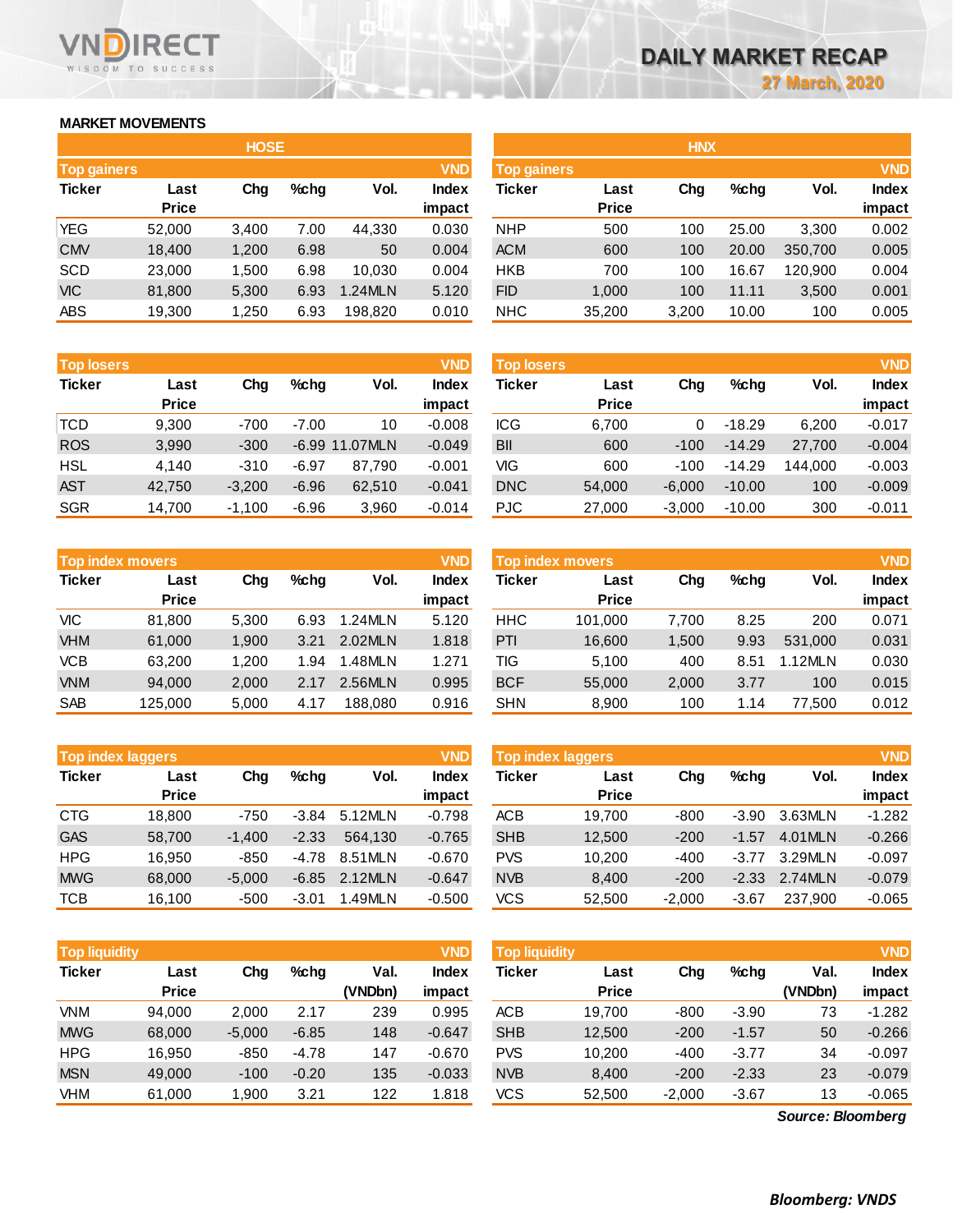

# **FOREIGN ACTIVITIES**

| Volume (Mn'shs)       | <b>HOSE</b> | <b>HNX</b> | Value (VND'bn)        | <b>HOSE</b> | <b>HNX</b> |
|-----------------------|-------------|------------|-----------------------|-------------|------------|
| <b>BUY</b>            | 21.7        | 0.9        | <b>BUY</b>            | 823.7       | 4.8        |
| % of market           | 10.3%       | 1.9%       | % of market           | 21.1%       | 1.2%       |
| <b>SELL</b>           | 25.0        | 0.7        | <b>SELL</b>           | 867.7       | 8.0        |
| % of market           | 11.9%       | 1.5%       | % of market           | 22.2%       | $2.0\%$    |
| <b>NET BUY (SELL)</b> | (3.3)       | 0.2        | <b>NET BUY (SELL)</b> | (44.1)      | (3.2)      |

*Source: HSX, HNX*

# **Foreign net buy/sell (30 days) in VND'bn**



## **YTD ACCUMULATION**

| <b>Volume (MIn'shs)</b> | <b>HOSE</b> | <b>HNX</b> | <b>Value (VND'bn)</b> | <b>HOSE</b> | <b>HNX</b>                     |
|-------------------------|-------------|------------|-----------------------|-------------|--------------------------------|
| <b>BUY</b>              | 943.8       | 34.6       | <b>BUY</b>            | 35,622.2    | 406.0                          |
| % of market             | 7.7%        | 1.3%       | % of market           | 15.7%       | $0.2\%$                        |
| <b>SELL</b>             | 1,354.6     | 151.8      | <b>SELL</b>           | 43,950.9    | 1,532.0                        |
| % of market             | 11.1%       | 5.5%       | % of market           | 19.3%       | 0.9%                           |
| <b>NET BUY (SELL)</b>   | (410.8)     | (117.2)    | <b>NET BUY (SELL)</b> | (8,329)     | (1, 126.1)<br>Source: HSX, HNX |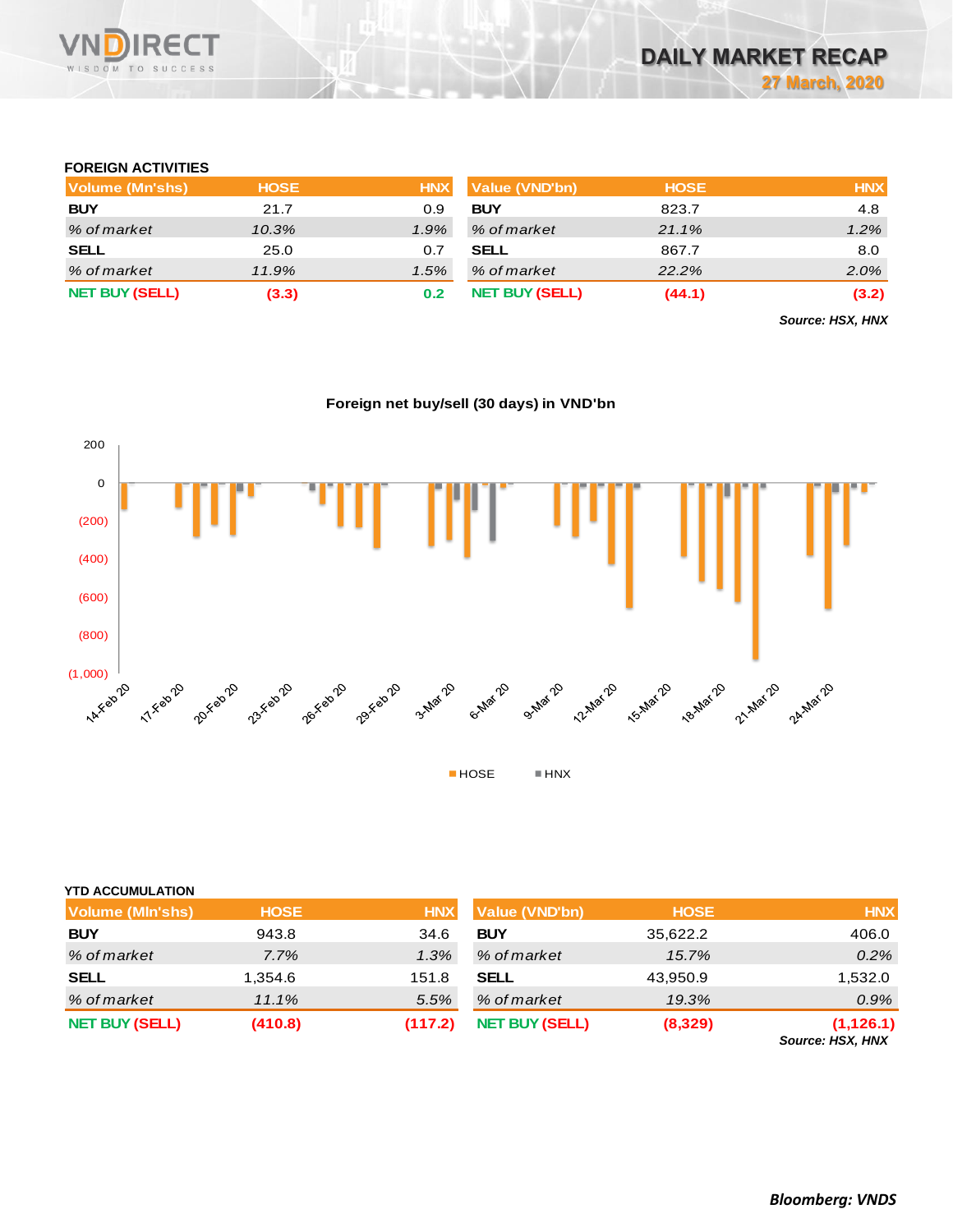### **FOREIGN ACTIVITIES**

WISDOM TO SUCCESS

VN

**RECT** 

|               |                               | <b>HOSE</b> |         |       |                        | <b>HNX</b>                    |                      |               |         |       |                 |  |
|---------------|-------------------------------|-------------|---------|-------|------------------------|-------------------------------|----------------------|---------------|---------|-------|-----------------|--|
|               | Top buy by foreigners (value) |             |         |       | <b>VND'bn</b>          | Top buy by foreigners (value) |                      | <b>VND'bn</b> |         |       |                 |  |
| <b>Ticker</b> | Last<br><b>Price</b>          | Chg         | %chg    | Value | <b>Index</b><br>impact | Ticker                        | Last<br><b>Price</b> | Chg           | %chg    | Value | Index<br>impact |  |
| <b>VNM</b>    | 94,000                        | 2,000       | 2.17    | 375.8 | 0.995                  | <b>PVS</b>                    | 10,200               | $-400$        | $-3.77$ | 2.2   | 0.000           |  |
| <b>TCB</b>    | 16,100                        | $-500$      | $-3.01$ | 75.1  | $-0.500$               | <b>TIG</b>                    | 5,100                | 400           | 8.51    | 0.8   | 0.000           |  |
| <b>VIC</b>    | 81,800                        | 5,300       | 6.93    | 71.3  | 5.120                  | <b>KLF</b>                    | 1,700                | $-100$        | $-5.56$ | 0.6   | 0.000           |  |
| <b>VRE</b>    | 20,000                        | 1,100       | 5.82    | 65.6  | 0.732                  | <b>SDT</b>                    | 2,900                | 100           | 3.57    | 0.2   | 0.000           |  |
| <b>VCB</b>    | 63,200                        | 1,200       | 1.94    | 51.6  | 1.271                  | <b>MAS</b>                    | 24,500               | $-2,000$      | $-7.55$ | 0.1   | 0.000           |  |

|               | Top sell by foreigners (value) |        |         |       | <b>VND'bn</b> | Top sell by foreigners (value), |              | <b>VND'bn</b> |         |       |        |
|---------------|--------------------------------|--------|---------|-------|---------------|---------------------------------|--------------|---------------|---------|-------|--------|
| <b>Ticker</b> | Last                           | Chg    | %chg    | Value | <b>Index</b>  | Ticker                          | Last         | Chg           | %chg    | Value | Index  |
|               | <b>Price</b>                   |        |         |       | impact        |                                 | <b>Price</b> |               |         |       | impact |
| VNM           | 94,000                         | 2,000  | 2.17    | 269.2 | 0.995         | <b>PVS</b>                      | 10,200       | $-400$        | $-3.77$ | 5.4   | 0.000  |
| <b>MSN</b>    | 49,000                         | $-100$ | $-0.20$ | 98.5  | $-0.033$      | <b>SHB</b>                      | 12,500       | $-200$        | $-1.57$ | 0.8   | 0.000  |
| <b>VRE</b>    | 20,000                         | 1,100  | 5.82    | 91.0  | 0.732         | <b>DNM</b>                      | 16,800       | 1,500         | 9.80    | 0.7   | 0.000  |
| <b>TCB</b>    | 16.100                         | $-500$ | $-3.01$ | 75.3  | $-0.500$      | <b>SHS</b>                      | 6,400        | $-200$        | $-3.03$ | 0.3   | 0.000  |
| VHM           | 61,000                         | 1,900  | 3.21    | 49.9  | 818. ا        | TNG                             | 9,100        | $-700$        | $-7.14$ | 0.2   | 0.000  |

|               | <b>Top net buy by foreigners (value)</b> |       |      |       | <b>VND'bn</b> | Top net buy by foreigners (value) |              | <b>VND'bn</b> |         |       |              |
|---------------|------------------------------------------|-------|------|-------|---------------|-----------------------------------|--------------|---------------|---------|-------|--------------|
| <b>Ticker</b> | Last                                     | Chg   | %chg | Value | Index         | Ticker                            | Last         | Chg           | %chg    | Value | <b>Index</b> |
|               | <b>Price</b>                             |       |      |       | impact        |                                   | <b>Price</b> |               |         |       | impact       |
| VNM           | 94,000                                   | 2,000 | 2.17 | 106.6 | 0.995         | TIG                               | 5.100        | 400           | 8.51    | 0.7   | 0.000        |
| <b>VIC</b>    | 81,800                                   | 5,300 | 6.93 | 35.3  | 5.120         | <b>KLF</b>                        | 1.700        | $-100$        | $-5.56$ | 0.6   | 0.000        |
| <b>VCB</b>    | 63,200                                   | 1,200 | 1.94 | 8.5   | .271          | <b>SDT</b>                        | 2,900        | 100           | 3.57    | 0.2   | 0.000        |
| <b>SAB</b>    | 125,000                                  | 5,000 | 4.17 | 7.5   | 0.916         | <b>MAS</b>                        | 24,500       | $-2,000$      | $-7.55$ | 0.1   | 0.000        |
| <b>BID</b>    | 33,300                                   | 100   | 0.30 | 3.7   | 0.115         | ART                               | 2,300        | $-200$        | $-8.00$ | 0.1   | 0.000        |

|               | Top net sell by foreigners (value) |        |         |         |          | Top net sell by foreigners (value) |                      | <b>VND'bn</b> |         |         |                 |
|---------------|------------------------------------|--------|---------|---------|----------|------------------------------------|----------------------|---------------|---------|---------|-----------------|
| <b>Ticker</b> | Last<br><b>Price</b>               | Chg    | %chg    | Value   | Index    | Ticker                             | Last<br><b>Price</b> | Chg           | %chg    | Value   | Index<br>impact |
|               |                                    |        |         |         | impact   |                                    |                      |               |         |         |                 |
| <b>MSN</b>    | 49.000                             | $-100$ | $-0.20$ | $-95.9$ | $-0.033$ | <b>PVS</b>                         | 10,200               | $-400$        | $-3.77$ | $-3.20$ | 0.000           |
| <b>VHM</b>    | 61,000                             | 1,900  | 3.21    | $-36.6$ | 1.818    | <b>SHB</b>                         | 12,500               | $-200$        | $-1.57$ | $-0.78$ | 0.000           |
| VRE           | 20,000                             | 1,100  | 5.82    | $-25.5$ | 0.732    | <b>DNM</b>                         | 16,800               | 1,500         | 9.80    | $-0.66$ | 0.000           |
| <b>HPG</b>    | 16.950                             | $-850$ | $-4.78$ | $-13.5$ | $-0.670$ | <b>SHS</b>                         | 6,400                | $-200$        | $-3.03$ | $-0.27$ | 0.000           |
| VJC           | 97,000                             | $-100$ | $-0.10$ | $-13.2$ | $-0.015$ | TNG                                | 9,100                | $-700$        | $-7.14$ | $-0.20$ | 0.000           |

*26-Mar-20*

*Source: Bloomberg, HOSE, HNX*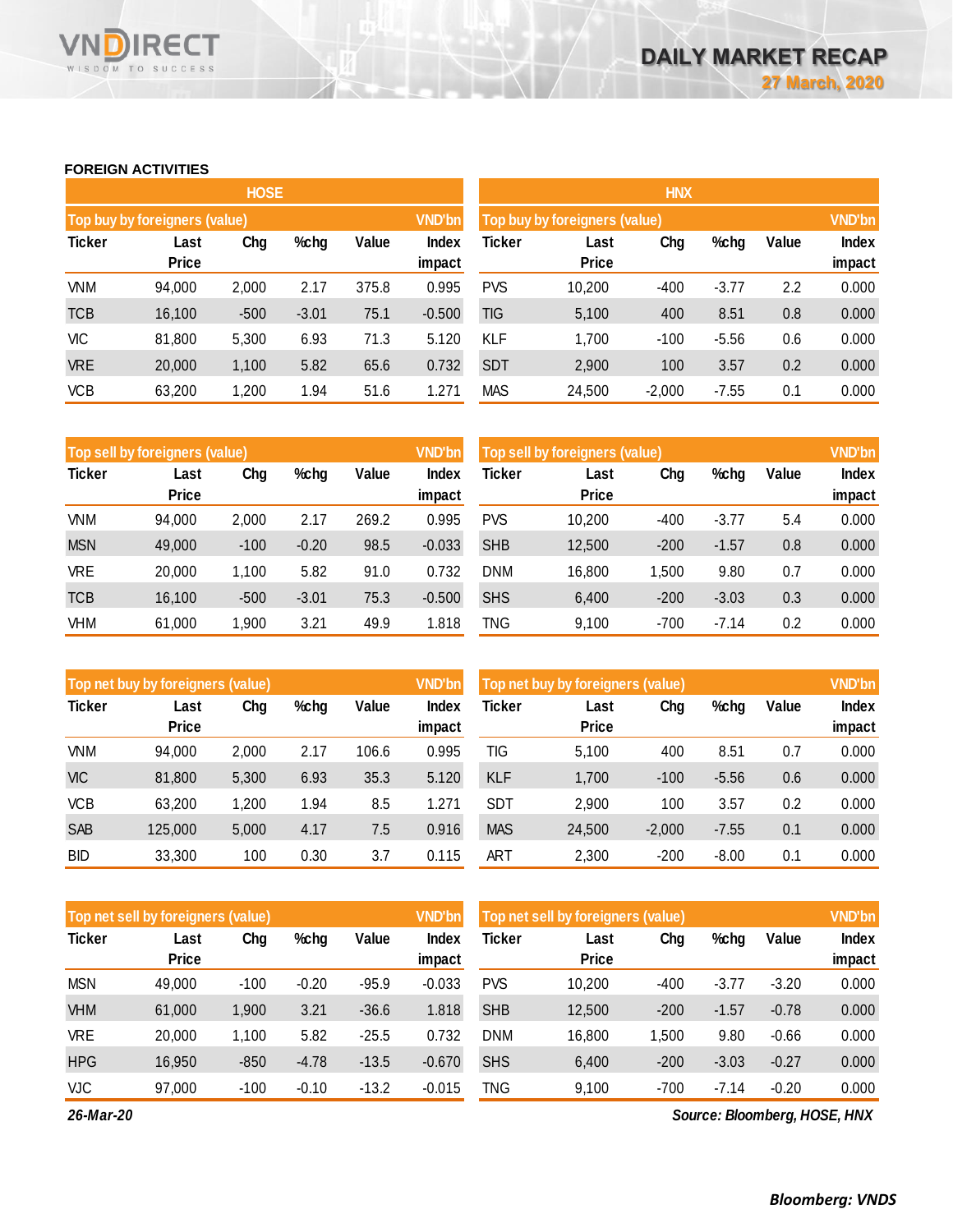# **TOP 60 MARKET CAP STOCKS SNAPSHOT ON HOSE**

| No. Ticker             | <b>Price</b>      |                    | Price change (%)   |                    |                | Mkt. Cap Outs. Vol. Float ratio |              |              | Avail. Fil Ave. daily vol. | P/E               | P/B          | <b>ROE</b>     | <b>ROA</b>    |
|------------------------|-------------------|--------------------|--------------------|--------------------|----------------|---------------------------------|--------------|--------------|----------------------------|-------------------|--------------|----------------|---------------|
|                        | <b>VND</b>        | 1M                 | 3M                 | 6M                 | <b>US\$mln</b> | <b>MIn'shs</b>                  | $\%$         |              | $% (30 days-shs)$          | $\pmb{\times}$    | $\pmb{\chi}$ | $\%$           | %             |
| 1 VIC VM               | 81,800            | $-22.8$            | $-29.1$            | $-31.3$            | 11,706         | 3,382                           | 23.2         | 22.1         | 827,001                    | 36.1              | 3.6          | 11.7           | 2.2           |
| 2 VCB VM               | 63,200            | $-25.6$            | $-29.3$            | $-22.0$            | 9,917          | 3,709                           | 25.2         | 6.3          | 1,141,050                  | 12.6              | 2.9          | 25.9           | 1.6           |
| 3 VHM VM               | 61,000            | $-24.6$            | $-27.6$            | $-31.2$            | 8,490          | 3,290                           | 29.1         | 34.2         | 836,764                    | 9.6               | 3.7          | 43.1           | 13.4          |
| 4 VNM VM               | 94,000            | $-10.5$            | $-19.7$            | $-27.7$            | 6,925          | 1,741                           | 81.9         | 41.3         | 1,413,544                  | 17.2              | 6.0          | 35.8           | 25.8          |
| 5 BID VM               | 33,300            | $-29.1$            | $-24.7$            | $-17.1$            | 5,666          | 4,022                           | 18.8         | 12.1         | 1,169,850                  | 14.1              | 1.8          | 13.3           | 0.6           |
| 6 GAS VM               | 58,700            | $-26.5$            | $-39.0$            | $-43.6$            | 4,753          | 1,914                           | 4.2          | 45.5         | 516,094                    | 9.6               | 2.3          | 25.5           | 19.1          |
| 7 SAB VM               | 125,000           | $-29.4$            | $-46.4$            | $-52.6$            | 3,391          | 641                             | 10.4         | 36.7         | 69,934                     | 16.7              | 4.3          | 29.9           | 20.5          |
| 8 CTG VM<br>9 MSN VM   | 18,800<br>49,000  | $-27.1$<br>$-1.5$  | $-8.7$<br>$-14.0$  | $-11.1$<br>$-37.6$ | 2,962<br>2,423 | 3,723<br>1,169                  | 35.5<br>25.8 | 0.4<br>12.1  | 7,758,517<br>2,334,453     | 7.4<br>10.3       | 0.9<br>1.3   | 13.2<br>15.4   | 0.8<br>6.9    |
| 10 TCB VM              | 16,100            | $-28.0$            | $-30.2$            | $-30.3$            | 2,384          | 3,500                           | 79.6         | 0.0          | 3,246,070                  | 5.6               | 0.9          | 17.8           | 2.9           |
| 11 VJC VM              | 97,000            | $-22.4$            | $-32.5$            | $-28.7$            | 2,150          | 524                             | 46.0         | 11.2         | 384,197                    | 12.3              | 3.3          | 28.7           | 9.7           |
| 12 NVL VM              | 51,800            | $-3.7$             | $-9.0$             | $-16.7$            | 2,125          | 970                             | 23.5         | 33.1         | 620,756                    | 14.6              | 2.3          | 16.6           | 4.3           |
| 13 VPB VM              | 19,600            | $-30.7$            | $-0.5$             | $-9.5$             | 2,021          | 2,438                           | 72.7         | 0.0          | 4,151,328                  | 5.8               | 1.1          | 21.5           | 2.4           |
| 14 PLX VM              | 39,450            | $-21.3$            | $-29.4$            | $-34.9$            | 1,988          | 1,191                           | 8.9          | 6.7          | 422,842                    | 11.3              | 2.0          | 19.6           | 7.2           |
| 15 HPG VM              | 16,950            | $-25.5$            | $-26.3$            | $-23.8$            | 1,980          | 2,761                           | 51.5         | 12.2         | 7,528,597                  | 6.5               | 1.0          | 17.1           | 8.4           |
| 16 VREVM               | 20,000            | $-31.0$            | $-39.9$            | $-38.9$            | 1,923          | 2,272                           | 39.7         | 16.7         | 1,980,640                  | 16.0              | 1.7          | 10.3           | 7.6           |
| 17 MBB VM              | 15,050            | $-26.6$            | $-27.8$            | $-33.4$            | 1,535          | 2,411                           | 78.2         | 0.0          | 7,300,740                  | 4.3               | 0.9          | 22.1           | 2.0           |
| 18 GVR VM              | 8,550             | <b>N/A</b>         | <b>N/A</b>         | <b>N/A</b>         | 1,447          | 4,000                           | 100.0        | 12.4         | <b>N/A</b>                 | 10.3              | 0.7          | 7.3            | 4.3           |
| 19 MWG VM              | 68,000            | $-36.0$            | $-40.0$            | $-46.0$            | 1,303          | 453                             | 89.9         | 0.0          | 1,095,919                  | 7.9               | 2.5          | 36.3           | 11.0          |
| 20 FPT VM              | 44,200            | $-19.6$            | $-23.0$            | $-23.4$            | 1,268          | 678                             | 75.4         | 0.0          | 1,956,318                  | 9.5               | 2.1          | 23.7           | 9.9           |
| 21 BVHVM               | 39,500            | $-28.8$            | $-41.9$            | $-45.4$            | 1,241          | 742                             | 31.9         | 20.0         | 347,188                    | 24.2              | 1.5          | 6.7            | 0.9           |
| 22 HVN VM              | 19,350            | $-16.2$            | $-42.9$            | $-41.1$            | 1,161          | 1,418                           | 3.9          | 20.3         | 903,868                    | 11.8              | 1.5          | 12.8           | 2.9           |
| 23 EIB VM              | 15,400            | $-10.7$            | $-9.9$             | $-6.1$             | 801            | 1,229                           | 94.0         | 0.0          | 228,402                    | 21.9              | 1.2          | 5.7            | 0.5           |
| 24 HDB VM              | 19,600            | $-29.2$            | $-26.0$            | $-26.0$            | 798            | 963                             | 72.1         | 7.3          | 1,700,029                  | 5.3               | 1.0          | 20.8           | 1.6           |
| 25 POW VM              | 7,600             | $-25.5$            | $-38.0$            | $-38.2$            | 753            | 2,342                           | 87.9         | 36.6         | 3,019,678                  | 7.1               | 0.7          | 9.7            | 4.3           |
| 26 TPB VM              | 20,500            | $-1.2$             | $-3.1$             | $-8.9$             | 717            | 827                             | 53.8         | 0.0          | 347,674                    | 5.5               | 1.3          | 26.1           | 2.1           |
| 27 STB VM<br>28 HNG VM | 8,700<br>12,200   | $-22.3$<br>$-9.0$  | $-13.9$<br>$-13.8$ | $-18.7$<br>$-21.3$ | 664<br>572     | 1,804<br>1,109                  | 96.2<br>15.2 | 11.8<br>48.7 | 11,866,390<br>295,346      | 6.4<br><b>N/A</b> | 0.6<br>1.4   | 9.6<br>$-22.5$ | 0.6<br>$-8.6$ |
| 29 PNJ VM              | 53,800            | $-35.2$            | $-37.1$            | $-33.3$            | 513            | 225                             | 70.8         | 0.0          | 699,903                    | 10.0              | 2.6          | 28.7           | 15.9          |
| 30 BHN VM              | 51,900            | $-12.0$            | $-32.9$            | $-30.3$            | 509            | 232                             | 0.9          | 31.4         | 1,022                      | 21.8              | 2.6          | 12.5           | 6.6           |
| 31 DHG VM              | 82,500            | $-15.0$            | $-10.3$            | $-10.2$            | 456            | 131                             | 5.6          | 45.7         | 38,612                     | 17.7              | 3.2          | 18.8           | 15.2          |
| 32 KDH VM              | 19,350            | $-21.0$            | $-27.9$            | $-25.4$            | 446            | 544                             | 74.5         | 4.7          | 253,851                    | 11.5              | 1.4          | 12.6           | 7.8           |
| 33 REE VM              | 28,350            | $-16.9$            | $-20.1$            | $-28.5$            | 372            | 310                             | 62.6         | 0.0          | 743,528                    | 5.4               | 0.8          | 16.6           | 9.3           |
| 34 LGC VM              | 44,000            | 10.4               | 4.0                | 18.9               | 359            | 193                             | 0.6          | 4.0          | 254                        | 23.7              | 2.8          | 12.7           | 3.5           |
| 35 PDR VM              | 25,100            | $-3.1$             | $-1.6$             | $-4.2$             | 348            | 328                             | 37.2         | 44.6         | 551,215                    | 9.4               | 1.9          | 22.6           | 7.0           |
| 36 SBT VM              | 12,700            | $-41.7$            | $-31.4$            | $-29.4$            | 315            | 587                             | 19.6         | 93.9         | 2,564,714                  | 25.0              | 1.1          | 4.4            | 1.8           |
| 37 PPC VM              | 21,400            | $-23.6$            | $-20.4$            | $-19.2$            | 290            | 321                             | 24.6         | 32.7         | 263,514                    | 5.4               | 1.2          | 21.7           | 17.7          |
| 38 GEX VM              | 14,000            | $-24.9$            | $-27.8$            | $-36.9$            | 289            | 488                             | 84.5         | 33.8         | 1,045,634                  | 10.3              | 1.1          | 10.6           | 3.3           |
| 39 SSIVM               | 12,950            | $-19.6$            | $-29.0$            | $-42.8$            | 284            | 518                             | 83.7         | 48.0         | 2,547,984                  | 7.2               | 0.7          | 9.9            | 3.6           |
| <b>40 VPIVM</b>        | 41,050            | $-2.1$             | $-1.0$             | $-2.3$             | 278            | 160                             | 100.0        | 43.8         | 494,125                    | 12.5              | 2.6          | 22.0           | 6.6           |
| 41 VGC VM              | 14,100            | $-23.0$            | $-22.1$            | $-26.9$            | 267            | 448                             | 12.3         | 35.9         | 335,243                    | 9.7               | 1.0          | 10.3           | 3.6           |
| 42 HPX VM              | 31,500            | 18.0               | 19.5               | 19.1               | 267            | 200                             | 90.3         | 35.2         | 271,554                    | 14.2              | 2.1          | 16.1           | 6.2           |
| 43 TCH VM              | 17,150            | $-53.1$            | $-45.0$            | $-29.6$            | 256            | 353                             | 50.0         | 44.3         | 1,459,284                  | 10.7              | 1.4          | 12.9           | 8.0           |
| 44 VCF VM<br>45 KBC VM | 207,000<br>11,100 | 3.4                | 10.1               | 26.5               | 233            | 27                              | 1.5          | 48.4         | 832                        | 8.1               | 3.8          | 47.6           | 30.7          |
|                        | 20,500            | $-24.0$<br>$-17.0$ | $-27.9$            | $-25.3$<br>$-26.9$ | 221<br>217     | 470<br>250                      | 74.4<br>62.2 | 25.7<br>0.1  | 2,583,551<br>625,901       | 6.1               | 0.6          | 9.3<br>18.7    | 5.1           |
| 46 NLG VM<br>47 PHR VM | 37,650            | $-16.1$            | $-24.9$<br>$-7.2$  | $-34.9$            | 216            | 135                             | 32.7         | 41.0         | 602,435                    | 5.5<br>12.0       | 1.0<br>2.0   | 15.1           | 9.4<br>8.2    |
| 48 DXG VM              | 9,400             | $-21.7$            | $-35.2$            | $-44.4$            | 206            | 519                             | 84.5         | 6.4          | 2,080,699                  | 3.3               | 0.7          | 20.3           | 7.2           |
| 49 SCS VM              | 96,000            | $-16.5$            | $-20.0$            | $-40.4$            | 205            | 50                              | 98.6         | 27.6         | 32,404                     | 10.3              | 5.2          | 53.4           | 49.1          |
| 50 NT2 VM              | 16,650            | $-15.7$            | $-23.3$            | $-30.8$            | 203            | 288                             | 32.3         | 31.3         | 302,480                    | 6.5               | 1.2          | 19.0           | 9.2           |
| 51 GMD VM              | 15,900            | $-15.9$            | $-32.3$            | $-43.0$            | 200            | 297                             | 81.0         | 0.0          | 413,193                    | 10.0              | 0.8          | 8.1            | 5.1           |
| 52 CII VM              | 18,450            | $-17.3$            | $-17.3$            | $-11.1$            | 193            | 248                             | 81.8         | 22.1         | 563,792                    | 6.7               | 0.8          | 12.9           | 2.7           |
| 53 DPM VM              | 11,550            | $-3.3$             | $-13.5$            | $-15.1$            | 191            | 391                             | 36.7         | 30.8         | 608,200                    | 14.9              | 0.6          | 4.7            | 3.3           |
| 54 PAN VM              | 19,700            | $-7.9$             | $-11.4$            | $-15.1$            | 180            | 216                             | 78.4         | 4.7          | 37,570                     | 16.2              | 1.1          | 6.9            | 2.5           |
| 55 VHC VM              | 23,000            | $-28.1$            | $-41.7$            | $-41.9$            | 177            | 182                             | 50.1         | 66.3         | 295,073                    | 3.1               | 0.9          | 26.3           | 18.3          |
| 56 HT1 VM              | 10,900            | $-25.3$            | $-26.1$            | $-28.1$            | 176            | 382                             | 99.7         | 42.6         | 73,479                     | 5.6               | 0.8          | 14.1           | 7.1           |
| 57 PME VM              | 54,500            | $-3.5$             | 0.0                | $-1.8$             | 173            | 75                              | 25.4         | 37.9         | 35,656                     | 12.8              | 2.1          | 17.1           | 14.5          |
| 58 GEG VM              | 20,000            | $-9.9$             | $-25.2$            | $-25.9$            | 173            | 204                             | 58.6         | 12.2         | 325,111                    | 17.3              | 1.8          | 10.3           | 4.6           |
| 59 CTD VM              | 51,800            | $-17.1$            | $-6.2$             | $-46.2$            | 167            | 76                              | 67.4         | 2.3          | 208,126                    | 5.8               | 0.5          | 8.2            | 4.3           |
| 60 VSH VM              | 18,950            | $-12.7$            | $-16.5$            | $-0.8$             | 165            | 206                             | 50.3         | 36.4         | 45,740                     | 25.0              | 1.2          | 5.2            | 1.9           |